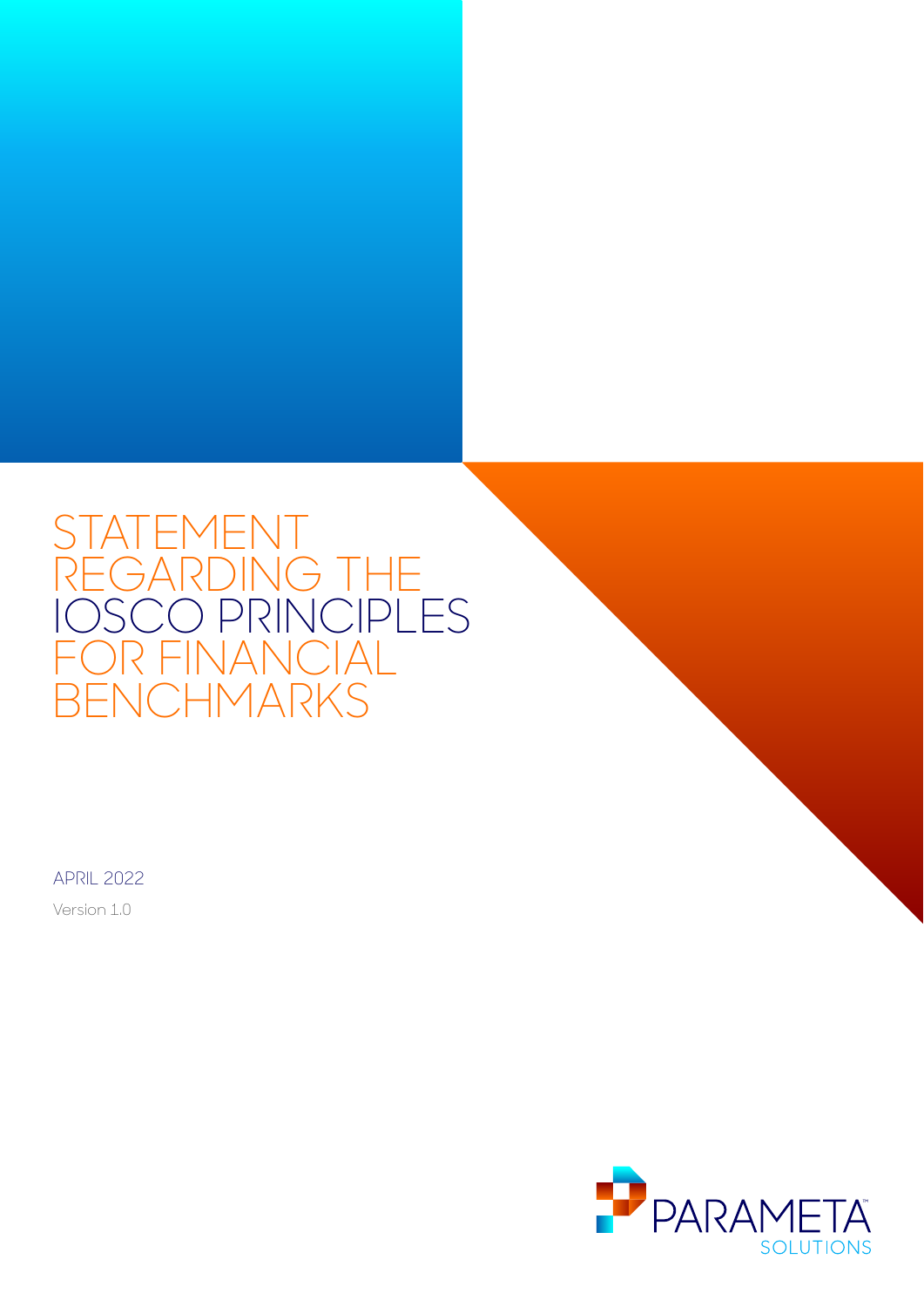# **CONTENTS**

| <b>GENERAL</b>                                                                            | 3 |
|-------------------------------------------------------------------------------------------|---|
| Proportionality and Extent of Compliance with the IOSCO Principles                        | 3 |
| Parameta Solutions' Policies and Procedures                                               | 3 |
| <b>IOSCO PRINCIPLES REGARDING GOVERNANCE</b>                                              | 3 |
| Principle 1 - Overall responsibility of the Administrator                                 | 3 |
| Principle 2 - Oversight of third parties                                                  | 3 |
| Principle 3 - Conflicts of interest for Administrators                                    | 4 |
| Policies                                                                                  | 4 |
| Potential Conflicts of Interest at Corporate Level                                        | 4 |
| Potential Conflicts of Interest                                                           | 4 |
| Principle 4 - Control Framework for Administrators                                        | 4 |
| Principle 5 - Internal Oversight                                                          | 4 |
| <b>IOSCO PRINCIPLES REGARDING THE QUALITY OF THE BENCHMARKS</b>                           | 5 |
| Principle 6 - Benchmark design                                                            | 5 |
| Principle 7 - Data sufficiency                                                            | 5 |
| Principle 8 - Hierarchy of data inputs                                                    | 5 |
| Principle 9 - Transparency of benchmark determinations                                    | 5 |
| Principle 10 - Periodic review                                                            | 6 |
| <b>IOSCO PRINCIPLES REGARDING QUALITY OF METHODOLOGIES</b>                                | 6 |
| Principle 11 - Content of the methodology                                                 | 6 |
| Rationale                                                                                 | 6 |
| Transparency                                                                              | 6 |
| Principles 12 and 13 - Changes to the methodology and possible<br>cessation of benchmarks | 6 |
| Principle 14 - Submitter Code of Conduct                                                  | 6 |
| Principle 15 - Internal controls over data collection                                     | 6 |
| <b>IOSCO PRINCIPLES ON ACCOUNTABILITY</b>                                                 | 7 |
| Principle 16 - Complaints procedures                                                      | 7 |
| Principle 17 - Audits                                                                     | 7 |
| Principle 18 - Audit trail                                                                | 7 |
| Principle 19 - Cooperation with Regulatory Authorities                                    | 7 |
| Further information                                                                       | 8 |
| Disclaimer                                                                                | 8 |

P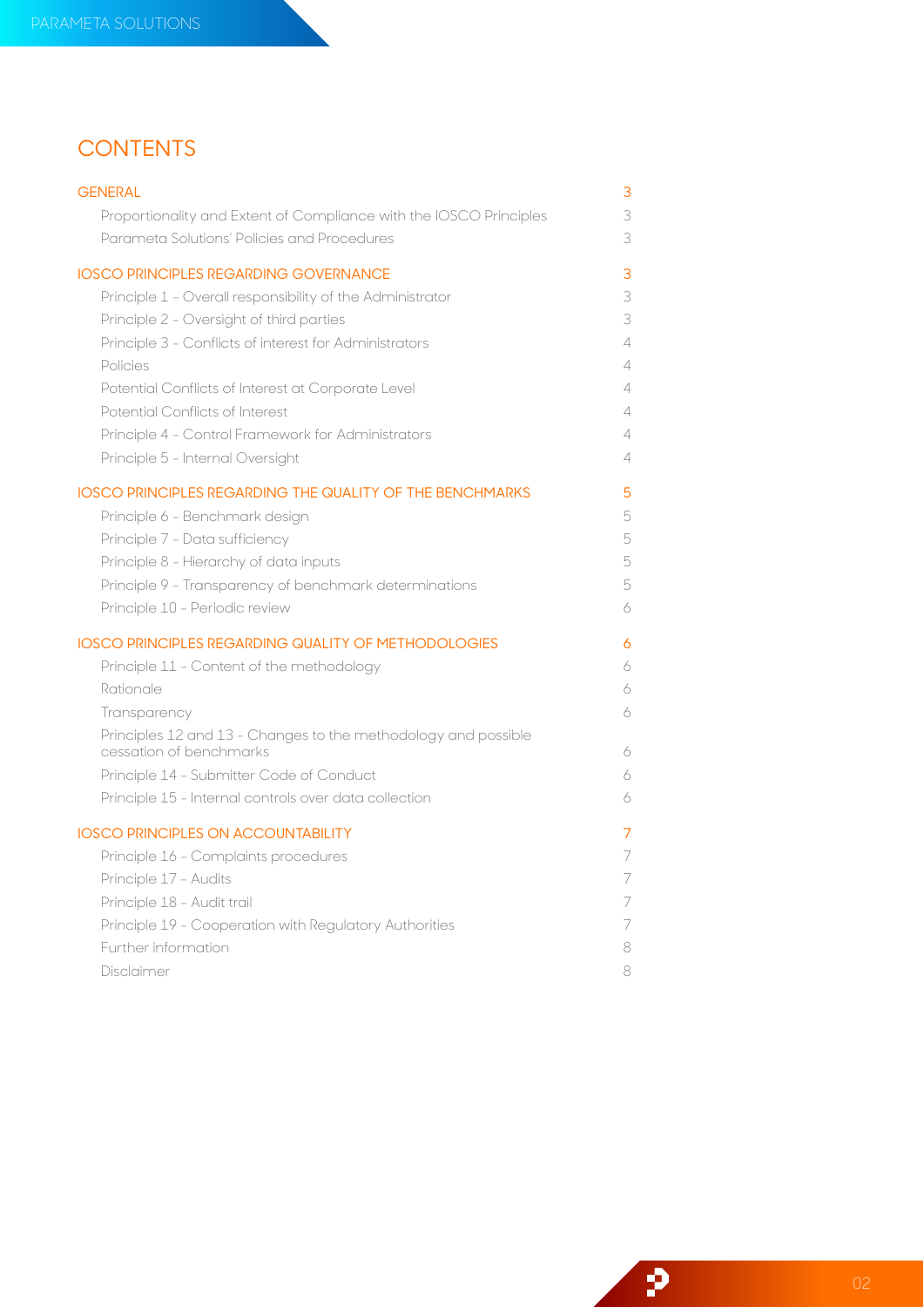# <span id="page-2-0"></span>**GENERAL**

ICAP Information Services Limited trading as Parameta Solutions ("Parameta Solutions") is a benchmark administrator as defined within the International Organisation of Securities Commissions (IOSCO) "Principles for Financial Benchmarks" ("the IOSCO Principles").

Parameta Solutions is aware of the risks posed by inadequate governance, conflicts of interest and a lack of transparency in the management of indices and has built controls processes for the indices it manages with these in mind.

Parameta Solutions fully supports the objectives of the IOSCO Principles.

#### PROPORTIONALITY AND EXTENT OF COMPLIANCE WITH THE IOSCO PRINCIPLES

Parameta Solutions administers and calculates indices. Various indices provided by the Parameta Solutions are used as the indices underlying financial instruments and/or financial contracts, which are described within the IOSCO Principles as benchmarks ("Benchmarks").

The Benchmarks, are managed by its Index Governance Forum, comprised of Parameta Solutions staff, and overseen by the Parameta Solutions Oversight Committee.

Parameta Solutions is compliant with the IOSCO Principles for Financial Benchmarks, with respect to the use of its Benchmarks. This document details its compliance.

#### PARAMETA SOLUTIONS' POLICIES AND PROCEDURES

Parameta Solutions' policies and procedures comply with IOSCO's recommended practices regarding the establishment, operation and oversight of the Benchmarks.

Parameta Solutions has in place a control and oversight framework which is designed to promote the quality and integrity of the determination process for the Benchmarks. The standards that have been set by Parameta Solutions are designed to ensure that:

- Potential conflicts of interests which arise out of the Benchmarks are appropriately identified and addressed.
- Each Benchmark will adequately reflect the interest for which it has been established.
- There are procedures designed to mitigate the market impact of methodology changes or cessations of any Benchmark.

# <span id="page-2-1"></span>IOSCO PRINCIPLES REGARDING GOVERNANCE

#### PRINCIPLE 1 - OVERALL RESPONSIBILITY OF THE ADMINISTRATOR

Parameta Solutions recognises it holds the ultimate responsibility for its Benchmarks. Parameta Solutions' Index Governance Forum has responsibility for making decisions regarding the Benchmark calculation methodologies, modifications to the existing methodologies as well as general guidelines for the maintenance of any Benchmarks.

As administrator of the Benchmarks, Parameta Solutions recognises its responsibility for the benchmark development, calculation, publication, maintenance and licensing.

Oversight of the administration of the benchmarks will be carried out by the Parameta Solutions Oversight Committee. The Committee's Terms of Reference is available on its website.

### PRINCIPLE 2 - OVERSIGHT OF THIRD PARTIES

Parameta Solutions has outsourced the index calculation to TP ICAP Markets Limited or TP ICAP (Europe) SA. Appropriate written agreements have been established which defines the

p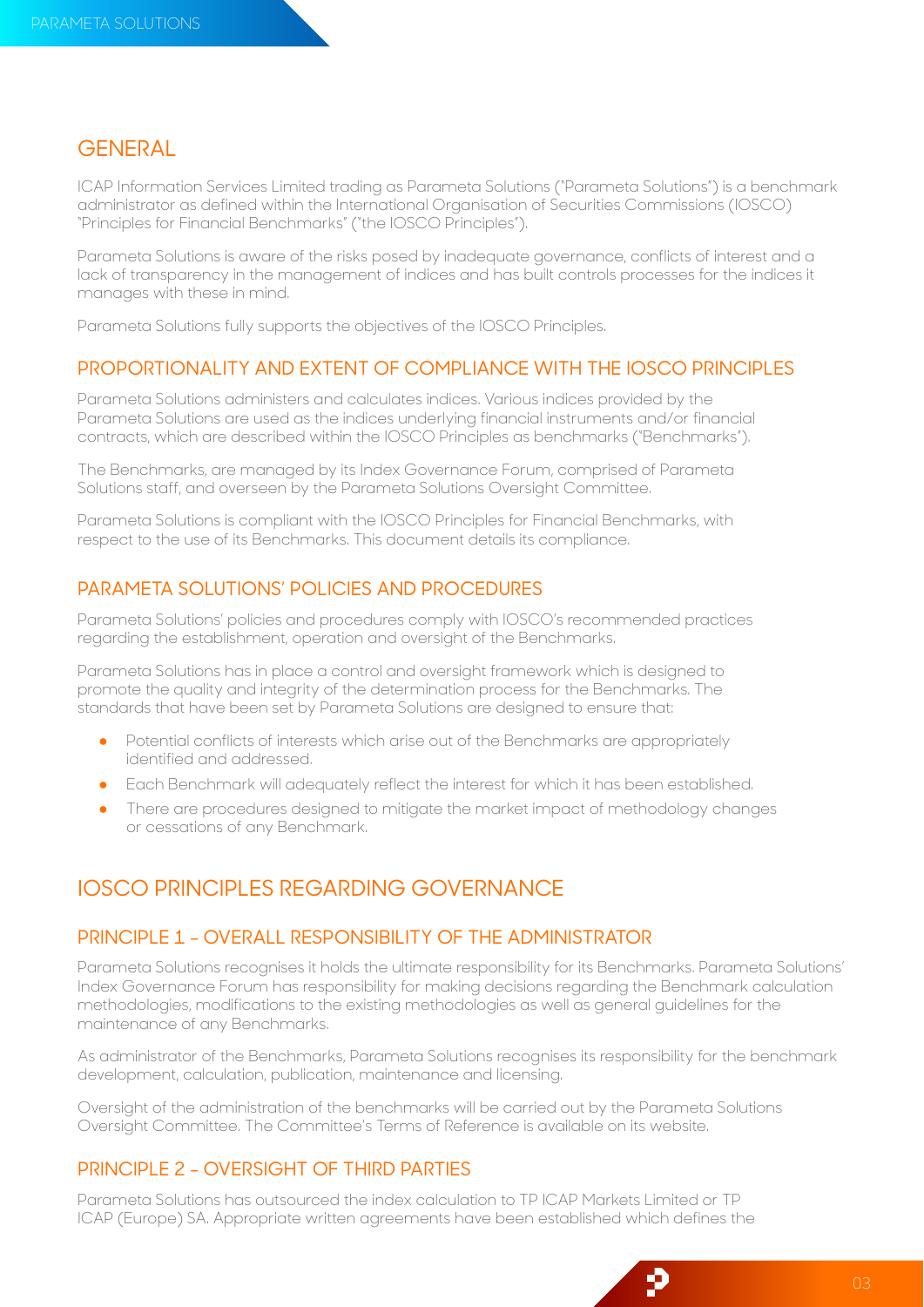relationship, roles and responsibilities between the parties. Parameta Solutions undertakes detailed monitoring of the performance of these services.

## PRINCIPLE 3 - CONFLICTS OF INTEREST FOR ADMINISTRATORS

#### POLICIES

Parameta Solutions has put in place a number of policies and procedures that address how current and potential conflicts of interest are or will be identified, recorded, managed, mitigated, prevented and disclosed.

Parameta Solutions is segregated from those parts of TP ICAP business who may use or may have an interest in the benchmark rate.

The Conflicts of Interest Policy and the Conflicts of Interest Policy further detail controls.

#### PRINCIPLE 4 - CONTROL FRAMEWORK FOR ADMINISTRATORS

Parameta Solutions' control framework for the administration of the Benchmarks was developed to meet the requirements of the IOSCO Principles while promoting the highest ethical business standards within Parameta Solutions.

- It seeks to ensure that staff are competent, appropriately trained and supervised, that conflicts of interest are managed, and that systems and procedures ensure compliance at both an individual and company level.
- It details the bodies responsible for the management, quality and integrity of the indices and for the management of operational risk (including conflicts of interest).
- It incorporates an effective whistleblowing mechanism that allows both early internal reporting of possible, known or intended misconduct, and for external whistleblowing if necessary.

All directors and employees are responsible for reading, understanding and complying with all procedures applicable to them. The TP ICAP Code of Conduct makes clear the serious consequences of failing to do so.

In addition, Parameta Solutions maintains plans for controlling and managing operational, business continuity, disaster recovery and other risks.

The Benchmarks are not based on submissions.

## PRINCIPLE 5 - INTERNAL OVERSIGHT

The ultimate responsibility lies with the directors of ICAP Information Services Limited with the day-to-day management undertaken by the relevant employees involved in the provision of a benchmark.

The governance framework is available on the Parameta Solutions' website which highlights the different forums available that are responsible for the day-to-day provision of the Benchmarks. Each forum's terms of reference set out all relevant aspects of its capacity and procedures have been documented and will be made available to relevant regulatory authorities on request and the main features of these procedures will be made available on request to stakeholders.

Oversight is provided by the Parameta Solutions' Oversight Committee, whose members are independent of the day-to-day management of the Benchmarks and may not be voting members of the Index Governance Forum, Product Initiation Forum and/or Product Acceptance Forum.

The Oversight Committee responsibilities as detailed in its terms of reference include:

- The definition and methodologies of the Benchmarks.
- Supporting and advising the Index Governance Forum as required in carrying out its

Ð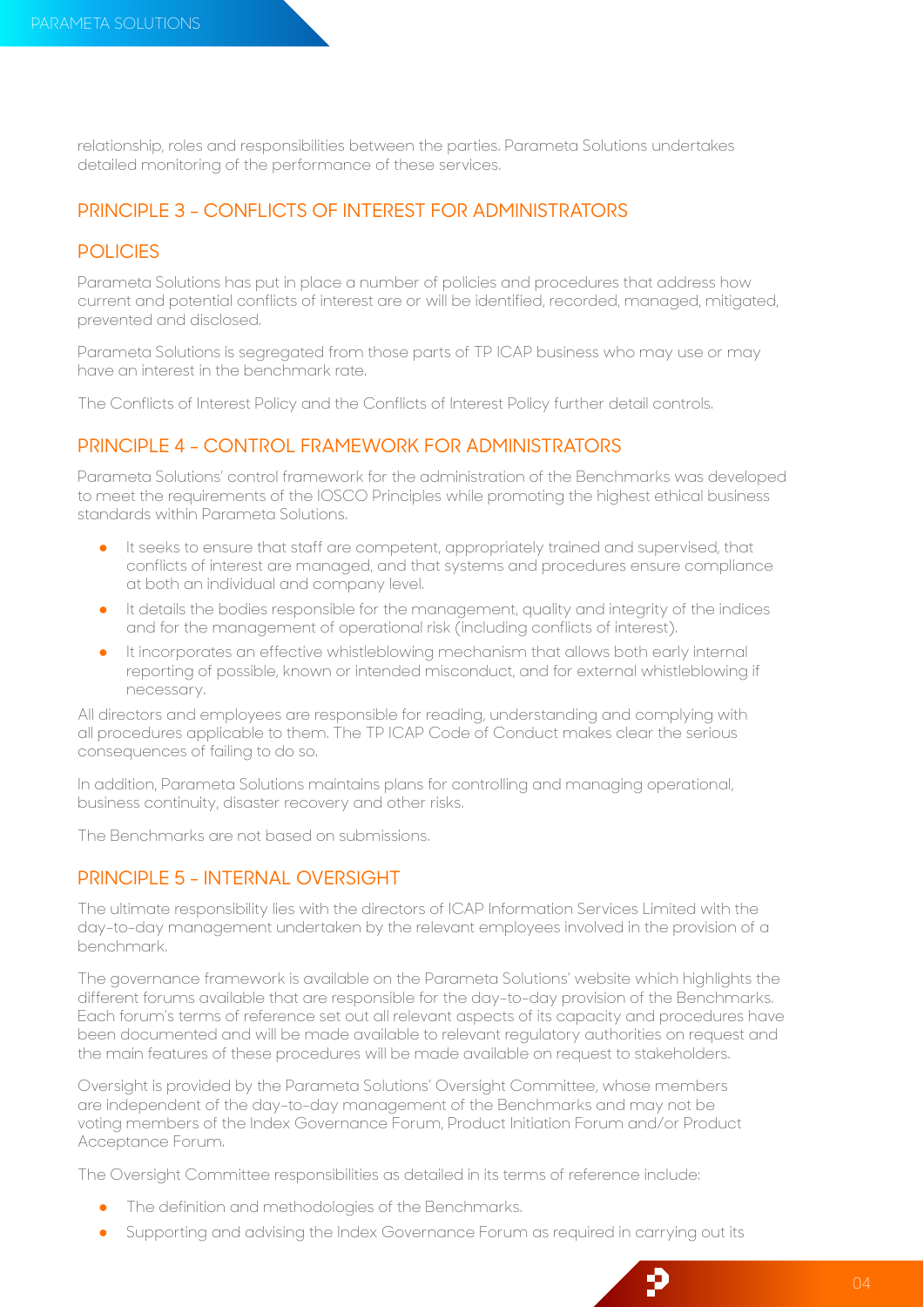supervisory and decision-making functions in order to maintain a proper governance over the administration of the Benchmarks.

- Reviewing the benchmark's definition and methodology at least annually.
- Overseeing any changes to the benchmark methodology, and where it deems appropriate, requesting Parameta Solutions consults on such changes.
- Overseeing Parameta Solutions' control framework and the management and operation of the indices.
- Reviewing and approving procedures for cessation of any benchmark, including any consultation about a cessation.
- Assessing any internal and external audits or reviews and monitoring the implementation of identified remedial actions.

# <span id="page-4-0"></span>IOSCO PRINCIPLES REGARDING THE QUALITY OF THE BENCHMARKS

## PRINCIPLE 6 - BENCHMARK DESIGN

Parameta Solutions ensures that the Benchmarks are designed to ensure an accurate and reliable representation of the relevant economic interest and ensure that Benchmark components are sufficiently liquid to provide transparent, accurate pricing.

Key points regarding Benchmark designs:

- Parameta Solutions methodologies are continually developed to reflect best practice. They are reviewed by the Index Governance Forum on an annual basis, or more often as circumstances require.
- Various constituent weighting methodologies may be used to provide Benchmarks fit for the purpose to which they will be used. However, Parameta Solutions always looks to ensure its Benchmarks provide an accurate and reliable representation of the relevant interest.

Parameta Solutions Benchmark methodologies are public documents available on its website.

## PRINCIPLE 7 - DATA SUFFICIENCY

The Benchmark methodologies describe how data is used in the Benchmark calculation.

Parameta Solutions develops Benchmarks based on regulated data, reported bid/offer "mid prices" and/or expressions of interest, such prices would in general be considered appropriate for Benchmark use and would meet the requirements of this Principle. Parameta Solutions' Index Governance Forum nonetheless is responsible for monitoring the adequacy of prices formed in all markets, including less liquid markets, and for considering suitable measures to mitigate any potential issues, where appropriate.

#### PRINCIPLE 8 - HIERARCHY OF DATA INPUTS

Parameta Solutions has established and will make available clear guidelines on the hierarchy of data inputs and the exercise of expert judgement used in the determination of the Benchmarks.

The Benchmarks are not based on submissions.

#### PRINCIPLE 9 - TRANSPARENCY OF BENCHMARK DETERMINATIONS

The Benchmarks have published methodologies and are derived from appropriate pricing data; accordingly, the Benchmarks meet the requirements of Principle 9.

Ð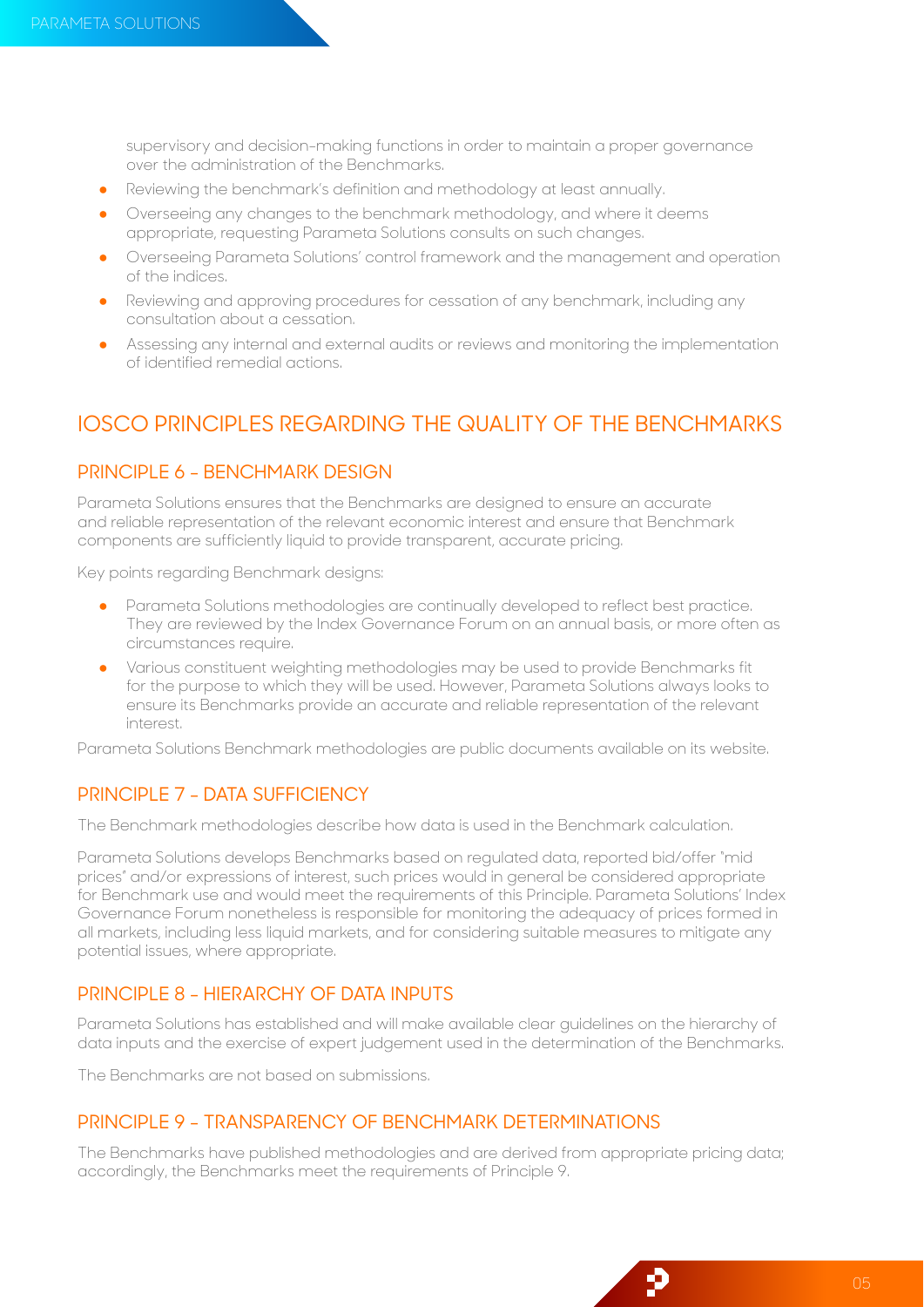## PRINCIPLE 10 - PERIODIC REVIEW

Parameta Solutions periodically reviews the Benchmarks and determines whether each Benchmark continues to provide a calculation of the underlying interest. The Index Governance Forum and the Oversight Committee review each Benchmark methodology at least annually.

If the Index Governance Forum or Index Oversight Committee determines that a particular Benchmark may require modification or termination, it will consult with stakeholders as per the processes detailed within its Cessation and Transition Policy and, if a decision is taken to modify or terminate a Benchmark, it will notify stakeholders accordingly, and in the case of a modification, maintain a record of the changes within the Benchmark methodology.

# <span id="page-5-0"></span>IOSCO PRINCIPLES REGARDING QUALITY OF METHODOLOGIES

# PRINCIPLE 11 - CONTENT OF THE METHODOLOGY

Parameta Solutions Benchmark methodologies are created and developed by experts in benchmark design and (where appropriate) by consultation with stakeholders. The Benchmark methodologies are the written rules and procedures on how the benchmarks is created and determined.

The Benchmark methodologies are reviewed by the Index Governance Forum on an annual basis, or as required, to be accurate representations of the underlying economic interest.

Parameta Solutions fully documents and publishes a methodology covering each of its Benchmarks. These documents are available on the Parameta Solutions website. They are intended to contain all the necessary information for stakeholders to understand the methodology and objectives of the Benchmarks, in order to assess the suitability of any Benchmark for their purposes.

# PRINCIPLES 12 AND 13 - CHANGES TO THE METHODOLOGY AND POSSIBLE CESSATION OF BENCHMARKS

Parameta Solutions has established procedures to be followed with respect to amendments to methodologies, detailed in the Parameta Solutions Cessation and Transition Policy. The Policy defines the process to be followed when either a material changes or cessation is considered.

- All material amendments require consultation with stakeholders, and the approval of the Parameta Solutions Index Governance Forum before implementation.
- Wherever possible, advance notice of changes will be provided.
- Following market consultations, a summary of comments and Parameta Solutions' response to each will be provided.

Parameta Solutions has determined that it is not appropriate to set out criteria to guide the selection of alternative Benchmarks or to identify alternative Benchmarks. However, if a Benchmark is discontinued, Parameta Solutions will consult with its licensees and stakeholders in order to attempt to ensure a smooth transition.

# PRINCIPLE 14 - SUBMITTER CODE OF CONDUCT

Parameta Solutions' Benchmarks are not based on submissions, and therefore Principle 14 does not apply.

# PRINCIPLE 15 - INTERNAL CONTROLS OVER DATA COLLECTION

Parameta Solutions uses regulated and unregulated data.

If Parameta Solutions creates Benchmarks for which non-regulated pricing data is required, suitable monitoring procedures will be put into place to ensure the reliability of that input data.

p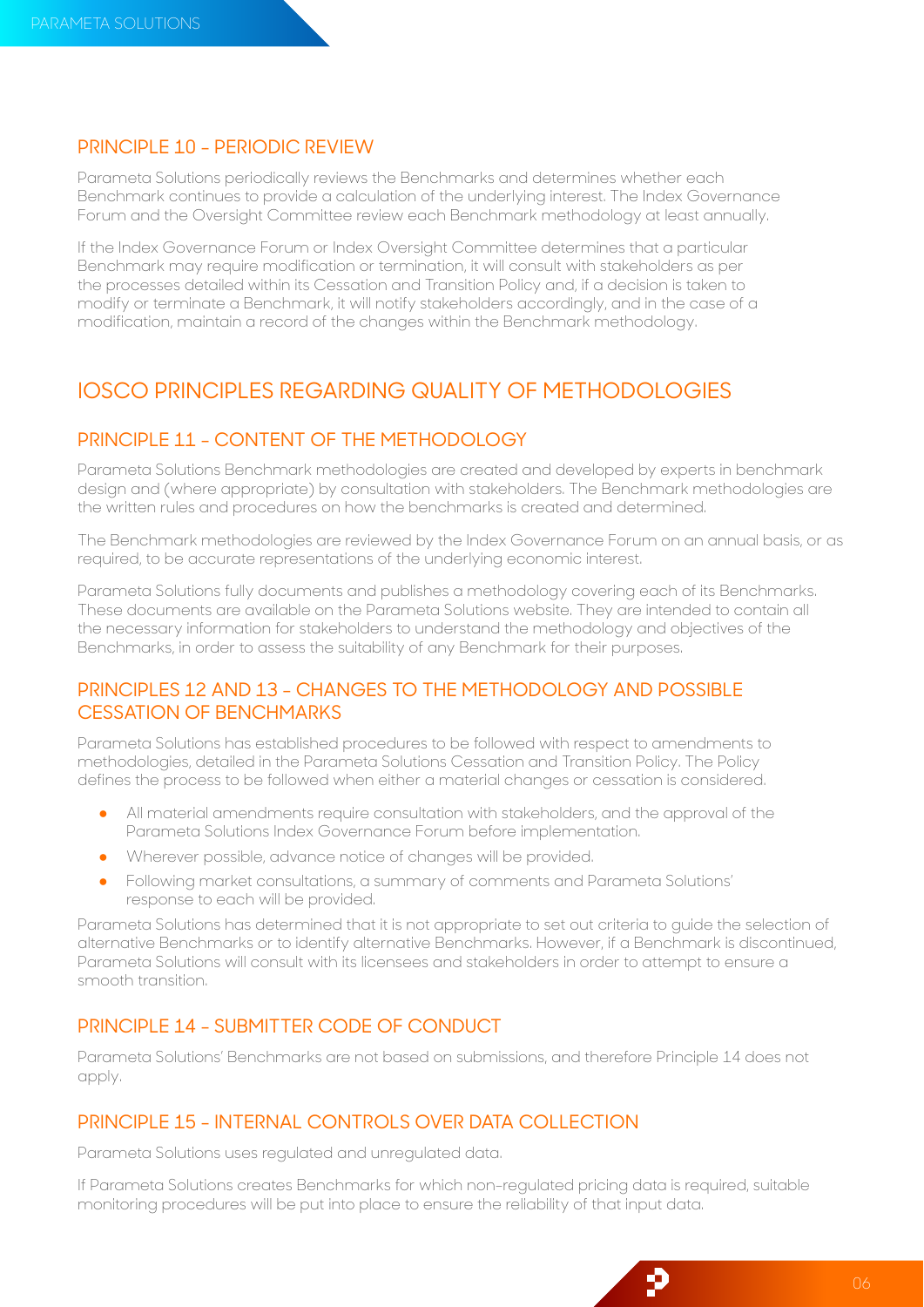# <span id="page-6-0"></span>IOSCO PRINCIPLES ON ACCOUNTABILITY

#### PRINCIPLE 16 - COMPLAINTS PROCEDURES

Parameta Solutions has established and published a Complaints Policy that can be obtained from Parameta Solutions' website. The Policy sets out:

- What constitutes a complaint.
- How a complaint can be made.
- **•** How it will be investigated.
- What actions may follow its investigation.
- How a complainant can request that the results of the investigation are reviewed, if considered unsatisfactory.

Any changes to a methodology that are considered as a result of a complaint will be subject to the engagement processes and approvals processes detailed as per Principles 12 and 13.

## PRINCIPLE 17 - AUDITS

Parameta Solutions will arrange a yearly assessment of its compliance with the IOSCO Principles.

## PRINCIPLE 18 - AUDIT TRAIL

Parameta Solutions retains a record of input data, supporting documentation, benchmark review and benchmark calculation decisions made.

Benchmark reviews are reviewed by the Index Governance Forum and the Oversight Committee.

Parameta Solutions retains a record of all decisions taken by the Index Governance Forum and the Oversight Committee, including any exercise of expert judgement or deviations from the published methodology. Changes to methodologies will be recorded within the methodology documents.

Parameta Solutions' records are retained for a period of five years.

# PRINCIPLE 19 - COOPERATION WITH REGULATORY AUTHORITIES

Where required by applicable laws and regulations. Parameta Solutions shall make available all information or documentation readily available to regulatory authorities.

#### FURTHER INFORMATION

For further information please email: **benchmarkqueries@parametasolutions.com** 

Đ